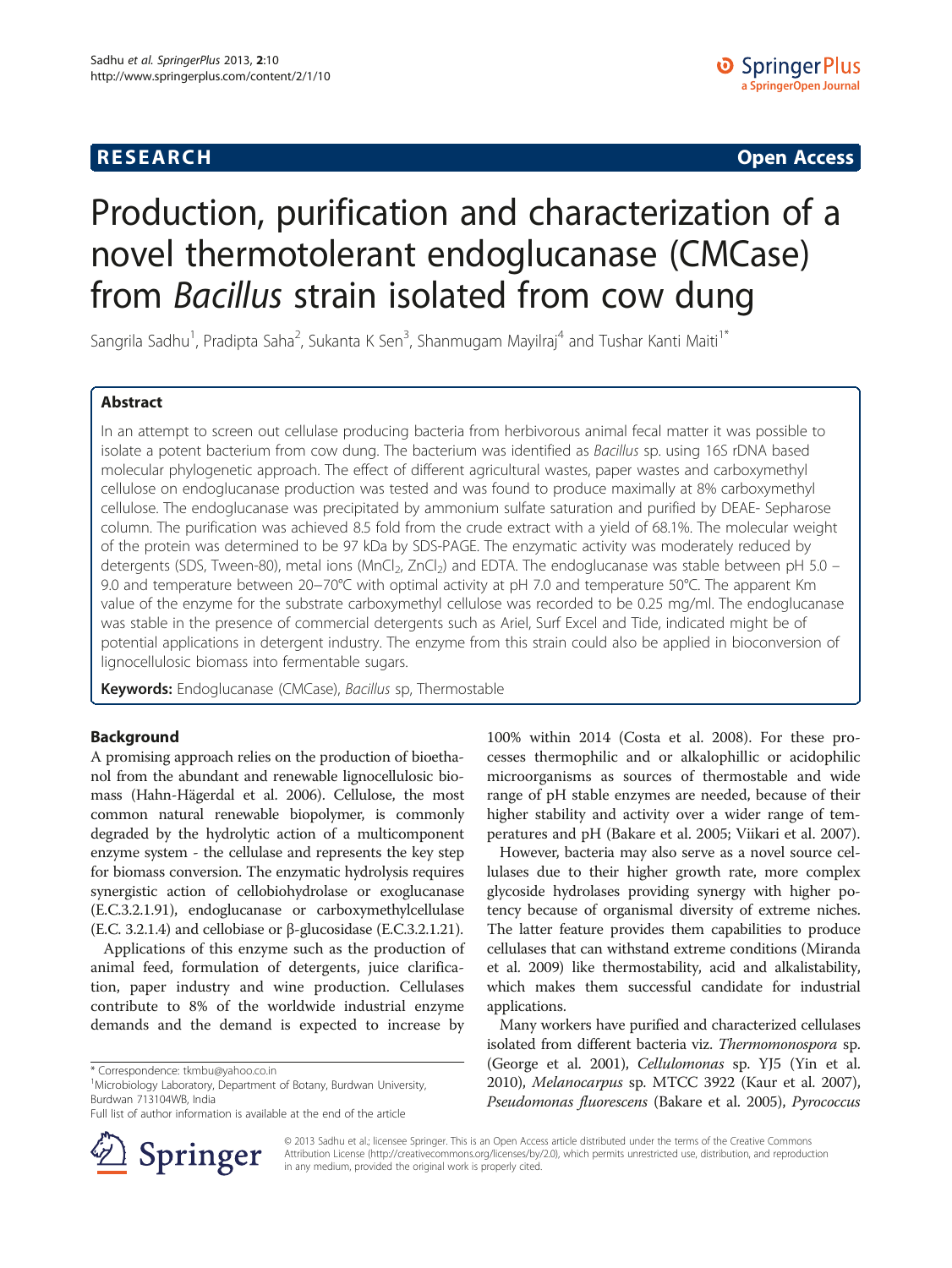horikoshi (Kang et al. [2007](#page-9-0)), Bacillus sp (Acharya and Chaudhury [2011](#page-8-0); Ashabil et al. [2011](#page-8-0), Bajaj et al. [2009](#page-8-0), Bischoff et al. [2006,](#page-8-0) Kim et al. [2005](#page-9-0); Singh et al. [2004\)](#page-9-0). The present manuscript deals with the production, purification and characterization of a thermostable endoglucanase from Bacillus sp. C1 (MTCC10046), isolated from cow dung. The property of the purified enzyme was studied to understand its potential for biotechnological application.

## Results and discussion

## Isolation and identification of cellulolytic bacteria

Out of 20 bacterial isolates from cow dung the isolate C1 was selected as potent cellulose hydrolyser using Omeliansky's agar medium forming clear zone around growth and by cellulase assay with cell free culture filtrate. Cow dung was selected as a source for obtaining desirable cellulase producing organisms, because it is a rich source of diverse group of cellulolytic microorganisms owing to diet of the ruminants which consists of high amounts of cellulosic matter. The isolate was characterized through cultural, morphological, physiological and biochemical studies (data not shown except carbon sources utilization pattern by BIOLOG method in Table [1\)](#page-2-0). The strain was deposited in Microbial Type Culture Collection & Gene Bank (MTCC), Chandigarh, India and its accession number is MTCC 10046. The nucleotide accession number of 16S rDNA is HM171927 obtained from NCBI. Among well established species of the genus Bacillus, the strain C1 showed closest sequence identity (99.04%) with *Bacillus circulans* ATCC  $24<sup>T</sup>$  followed by *Bacillus nealsonii* DSM  $15077$ <sup>T</sup> (Figure [1\)](#page-3-0). Sequence similarity with type strains of other Bacillus Spp. was less than 98%. In the absence of overall genome relatedness, chemotaxonomic data, the strain C1 is identified as Bacillus sp.

## Effect of different carbon sources for endoglucanase production

Cellulase production was found to be dependent upon the nature of the carbon source used in culture media. The choice of a cheapest and appropriate substrate is of great importance for the successful production of enzymes. It was found that the strain could grow in all the substrates used but CMC promoted yield maximally when compared to agricultural waste or paper waste (Table [2](#page-3-0)). It is assumed that this is due to the less complexity and hence easy assimilation of it by the isolated microbe (Wood and Bhat [1988](#page-9-0)). Among the agricultural waste groundnut, paddy straw, banana pseudostem, sugarcane baggasse, coconut fiber were shown much low in enzymes production but orange scale showed comparatively better for enzymes production. However, newspaper waste showed significant production of enzymes. Though carboxymethyl cellulose exhibited

extensive role to enzyme yield and production, the agricultural wastes (orange scale, sugarcane baggasse) may also be utilized for enzyme production as cheaper carbon source. The CMC was further tested at different concentrations for cellulase production by the isolate C1 strain and found 8% CMC was optimum for cellulase production maximally (Figure [2\)](#page-4-0).

#### Extraction and partial purification of extracellular enzymes

Extraction of the crude enzyme was carried out by ammonium sulphate precipitation after standardization and maximum activity was recorded at 40-80% saturation. The precipitate was centrifuged, dissolved in acetate buffer (0.02 M, pH 5.2) and dialyzed. It was found that of 40-60% ammonium sulphate saturation are common for purification of bacterial cellulase (Sudan and Bajaj [2007](#page-9-0)). However, cellulase of Pseudomonas fluorescens was purified at 90% ammonium sulfate saturation (Bakare et al. [2005](#page-8-0)) while in Thermomonospora, the cellulase was precipitated by using fractional ammonium sulfate 30-88% (George et al. [2001\)](#page-8-0).

## DEAE-Sepharose chromatography

Dialyzed enzyme solution from ammonium sulfate precipitation steps was subjected to ion exchange chromatography on DEAE-Sepharose column. The dialyzed proteins of crude enzyme extract were separated in different eluted fractions. All the fractions are assayed for endoglucanase activity by DNS method and it was found that Fraction (E5) shown maximum endoglucanase activity (68.1 U/mg). A brief summary of the purification steps was presented in Table [3](#page-4-0). The specific activity of enzyme was sequentially increased at each purification step and final increment was more than 8.0 fold. Cellulase was purified 9.06 folds from Bacillus strain M-9 with DEAE-cellulose chromatography (Bajaj et al. [2009](#page-8-0)) and in Cellulomonas sp. YJ5, the enzyme was purified 17.5 fold with sephacryl S-100 chromatography (Yin et al. [2010](#page-9-0)).

## SDS-PAGE and molecular weight determination

The endoglucanase activity was confirmed by Congo red assay through agarose slab gel method (Figure [3](#page-5-0)). Cellulase fractions from DEAE-Sepharose column with highest activity were pooled, subjected to SDS-PAGE and the molecular weight (MW) was determined and it was 97 kDa (Figure [4](#page-5-0)). The molecular weight of endoglucanase varies with different bacteria. The MW was similar with some other high MW endoglucanases like alkalophilic Bacillus sp. HSH-810 where it is 80 kDa (Kim et al. [2005](#page-9-0)) and Sinorhizobium fredii sp. strain CCRC 15769 it is 94.0 kDa (Chen et al. [2004](#page-8-0)). In Pseudomonas fluorescens it is 36 kDa (Bakare et al. [2005\)](#page-8-0) while in Bacillus strains it is 54 kDa (Lee et al. [2008,](#page-9-0) Bajaj et al. [2009\)](#page-8-0). But in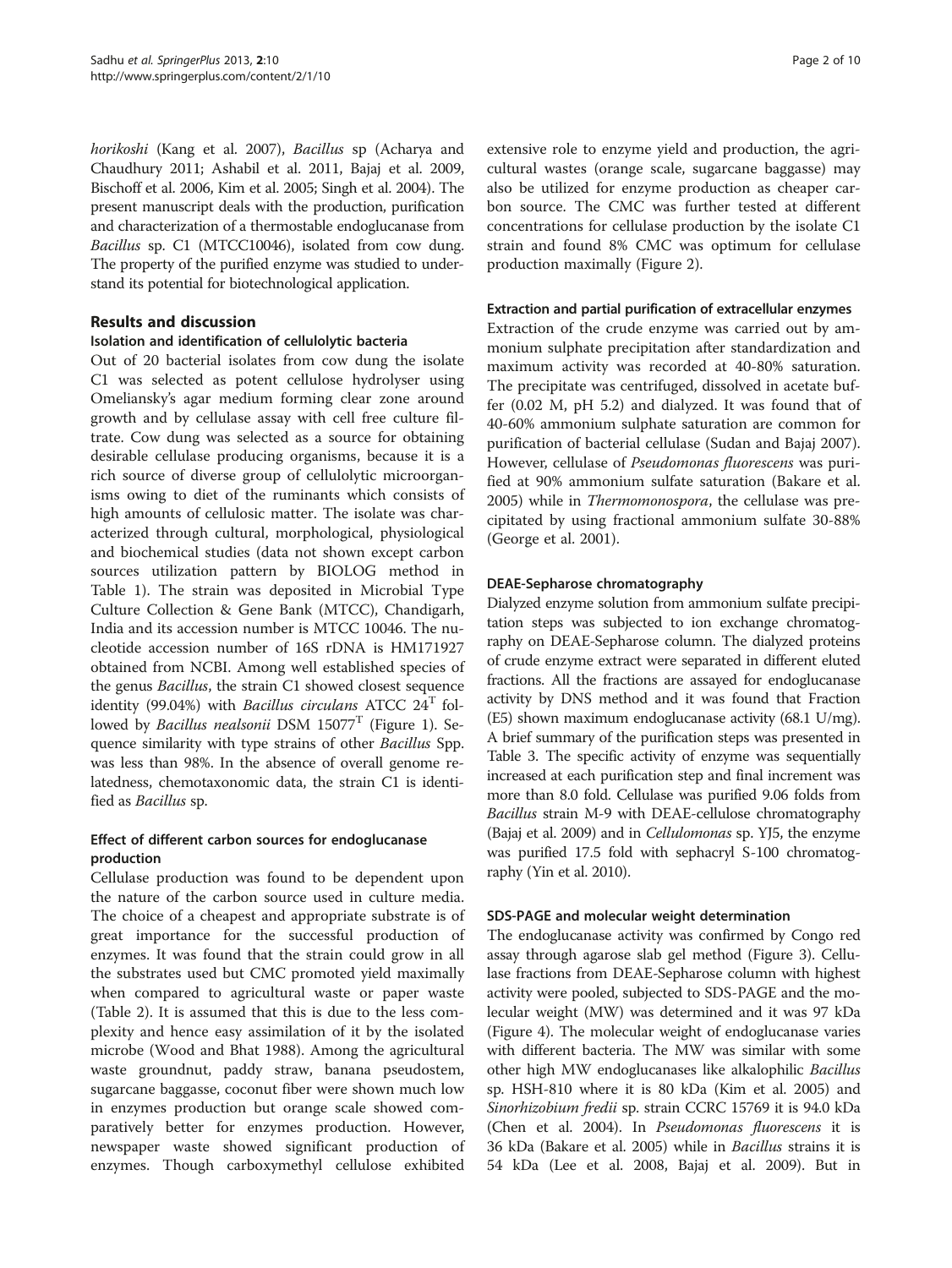<span id="page-2-0"></span>

| Oxidation of substrate using<br><b>Biolog GP2 microplates</b> | C1     | Oxidation of substrate using<br><b>Biolog GP2 microplates</b> | C1     | Oxidation of substrate using<br><b>Biolog GP2 microplates</b> | C1 |
|---------------------------------------------------------------|--------|---------------------------------------------------------------|--------|---------------------------------------------------------------|----|
| a-cyclodextrin                                                |        | maltotriose                                                   |        | acetic acid                                                   |    |
| $\beta$ cyclodextrin                                          | $^{+}$ | D-mannitol                                                    | $+$    | a- hydroxybutyric acid                                        |    |
| Dextrin                                                       | $^+$   | D-mannose                                                     | $^+$   | β- hydroxybutyric acid                                        |    |
| glycogen                                                      | $^{+}$ | D-melezitose                                                  |        | y-hydroxybutyric acid                                         |    |
| Inulin                                                        |        | D-Melibiose                                                   |        | p-hydroxyphenylacetic acid                                    |    |
| mannan                                                        |        | β-methyl-D-galactoside                                        |        | a-ketoglutaric acid                                           |    |
| tween-40                                                      |        | a -methyl-D-galactoside                                       |        | a -ketovaleric acid                                           |    |
| tween-80                                                      |        | 3-methyl-D- glucose                                           |        | Lactamide                                                     |    |
| N-acetyl-D-Glucosamine                                        | $^{+}$ | a -methyl-D-glucoside                                         |        | D-lactic acid Methyl Ester                                    |    |
| N-Acetyl β-D-mannosamine                                      |        | $\beta$ -methyl-D-glucoside                                   | $^{+}$ | L-lactic acid                                                 |    |
| amygdain                                                      |        | a -methyl-D-mannoside                                         |        | D-Malic Acid                                                  |    |
| L-arabinose                                                   |        | palatinose                                                    |        | L-Malic Acid                                                  |    |
| D-arabitol                                                    |        | D-psicose                                                     |        | Pyruvic acid methyl ester                                     |    |
| Arbutin                                                       | $^{+}$ | D-raffinose                                                   |        | Succinic Acid mono methyl ester                               |    |
| D-cellobiose                                                  |        | L-rhamnose                                                    |        | Propionic acid                                                |    |
| D-cellobiose                                                  | $^+$   | D-ribose                                                      |        | pyruvic acid                                                  |    |
| D-fructose                                                    | $^{+}$ | salicin                                                       | $^{+}$ | Succinamic Acid                                               |    |
| L-fucose                                                      |        | sedoheptulosan                                                |        | Succinic Acid                                                 |    |
| D-galacturonic acid                                           |        | D-sorbitol                                                    | $+$    | N-Acetyle L Glutamic Acid                                     |    |
| D-galactose                                                   |        | stachyose                                                     |        | L-Alaninamide                                                 |    |
| gentiobiose                                                   |        | sucrose                                                       | $^{+}$ | D-Alanine                                                     |    |
| D-gluconic acid                                               |        | D-tagatose                                                    |        | I-Alanine                                                     |    |
| $\alpha$ -D-glucose                                           | $^{+}$ | D-trehalose                                                   | $^{+}$ | L-Alanyl-Glycine                                              |    |
| m-inositol                                                    |        | Turanose                                                      |        | L-Asparagine                                                  |    |
| a -D-lactose                                                  |        | Xylitol                                                       |        | L-Glutamic Acid                                               |    |
| lactulose                                                     | $^{+}$ | D-xylose                                                      | $+$    | Glycyl-L-Glutamic Acid                                        |    |
| maltose                                                       | $^{+}$ | L-Pyroglutamic Acid                                           |        | uridine                                                       |    |
| L-Serine                                                      |        | adenosine                                                     |        | Adenosine 5'-monophosphate                                    |    |
| Putrescine                                                    |        | 2-deoxy adenosine                                             |        | Thymidine-5'-Monophosphate                                    |    |
| 2-3 butenediol                                                |        | inosine                                                       |        | Uridine 5'-monophosphate                                      |    |
| glycerol                                                      |        | thymidine                                                     |        | D-Fructose-6-Phosphate                                        |    |
| a-D-Glucose-1-Phosphate                                       |        | D-Glucose-6-Phosphate                                         |        | D-L- a-glycerol phosphate                                     |    |

Thermomonospora and Cellulomonas sp. YJ5 it is 38 kDa (George et al. [2001\)](#page-8-0), and 43.7 kDa (Yin et al. [2010](#page-9-0)) respectively.

#### Determination of  $K_m$  value of purified endoglucanase

 $K<sub>m</sub>$  value of purified extracellular cellulase was determined by Lineweaver Burk double reciprocal plot at varying substrate (CMC) concentration and found as 0.25 mg/ml. The  $V_{\text{max}}$  and  $k_{\text{Cat}}$  were found 20  $\mu$ mole.ml<sup>-1</sup>·min<sup>-1</sup> and  $0.55$  s<sup>-1</sup> respectively (Figure [5\)](#page-5-0). The activity of endoglucanase was greatly influenced by the substrate concentration in this organism. The  $K<sub>m</sub>$  value of cellulase was found 3.6 mg/ml in Pseudomonas fluorescens (Bakare et al. [2005\)](#page-8-0), as 4.97 mg/ml in Actinobacteria anitratus and 7.90 mg/ml in Branhamella sp (Ekperigin [2007](#page-8-0)). It is difficult to explain difference of  $K_m$  values of insoluble substrate like cellulose, however, it may be due to the isolates are of different source. The  $K_m$  value denotes the amount of substrate needed to achieve half the maximal initial reaction velocity (Tong et al. [1980](#page-9-0)) and is a measure of the apparent affinity of an enzyme for its substrate.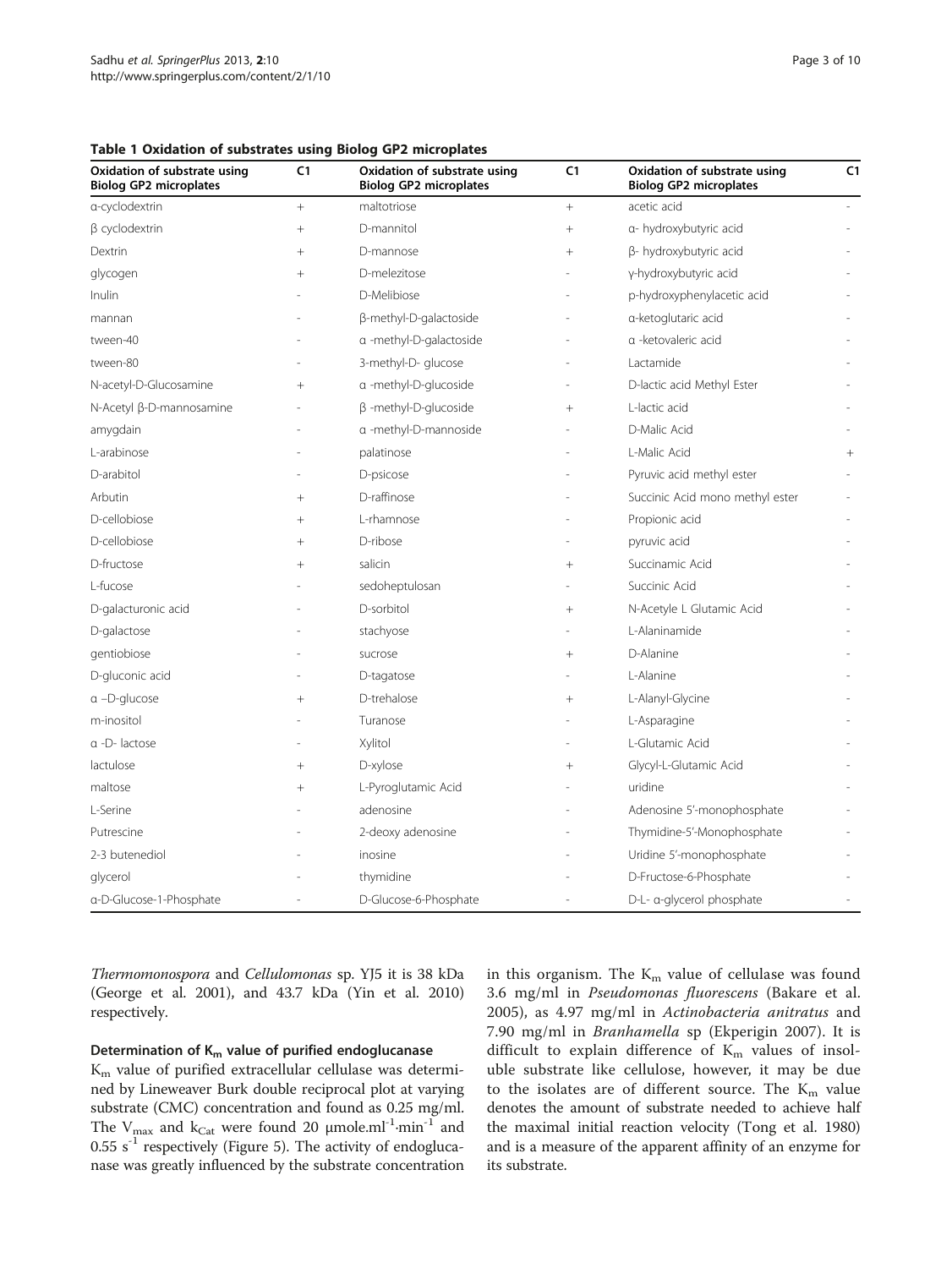<span id="page-3-0"></span>

## Effect of various chemicals on endoglucanase activity

The effects of various metal ions did not show enhancement of enzyme activity of this strain (Figure [6\)](#page-6-0). But, one unifying finding was that these additives inhibited enzyme activity to a certain level only. This indicated robust nature of the enzyme desirable for industrial application. Such type of enzyme inhibition was also noted in Bacillus sp (Bajaj et al. [2009](#page-8-0)) and in Pseudomonas fluorescens (Bakare et al. [2005](#page-8-0)).

## Effect of temperature on endoglucanase activity

Purified enzyme preparation was recorded to show activity over a broad range of temperature (20°-70°C) with the optimal activity at 50°C and declined thereafter (Figure [7](#page-6-0)A). Thermo-stability range of the enzyme showed that it was thoroughly stable at 50°C. However, activity of this enzyme gradually declined with increase of temperature from 60 – 70°C (Figure [7B](#page-6-0)). Nevertheless, sufficient activity of the enzyme (more than 75–80%) was present at  $60 - 70^{\circ}$ C for 1–2 h. This kind of stability of enzyme might comply with the industrial process requirements it possessed prolonged stability under high temperature. The optimum temperature of cellulase was lower than some of other *Bacillus* strains as  $60^{\circ}$ C in M-9 (Bajaj et al. [2009\)](#page-8-0), 65°C in CH43, 70°C in RH68 (Mawadza et al. [2000](#page-9-0)), and was similar to those from other Bacillus strains 0-50°C (Mawadza et al. [2000\)](#page-9-0), in Bacillus amyoliquefaciens DL3 (Lee et al. [2008\)](#page-9-0) and in Thermomonospora (George et al. [2001\)](#page-8-0). But the endoglucanase of Bacillus licheniformis C108 was highly stable up to 100°C (Ashabil et al. [2011\)](#page-8-0) and shown better stability than that of other

| Agricultural waste<br>$(1\% W/V)$ | <b>CMCase</b>      | Avicelase          | FPase              | B-glucosidase      |  |
|-----------------------------------|--------------------|--------------------|--------------------|--------------------|--|
|                                   | (U/mg protein)     | (U/mg protein)     | (U/mg protein)     | (U/mg protein)     |  |
| Paddy straw                       | $0.111 \pm 0.005$  | $0.197 \pm 0.008$  | $0.133 \pm 0.005$  | $0.111 \pm 0.005$  |  |
| Sugarcane baggasse                | $0.177 \pm 0.0152$ | $0.213 \pm 0.010$  | $0.170 \pm 0.0152$ | $0.119 \pm 0.005$  |  |
| Banana seudo stem                 | $0.130 \pm 0.005$  | $0.135 \pm 0.0152$ | $0.150 \pm 0.0152$ | $0.135 \pm 0.0152$ |  |
| Groundnut scale                   | $0.07 \pm 0.008$   | $0.07 \pm 0.008$   | $0.08 \pm 0.0115$  | $0.03 \pm 0.0057$  |  |
| Coconut fruit fibre               | $0.153 \pm 0.0152$ | $0.153 \pm 0.0152$ | $0.186 \pm 0.0152$ | $0.108 \pm 0.0115$ |  |
| Orange scale                      | $0.54 \pm 1.528$   | $0.59 \pm 1.527$   | $0.62 \pm 0.0115$  | $0.60 \pm 0.015$   |  |
| Whatman filter paper              | $0.52 \pm 0.011$   | $0.50 \pm 0.011$   | $0.51 \pm 0.011$   | $0.52 \pm 0.011$   |  |
| Newspaper                         | $0.65 \pm 0.577$   | $0.60 \pm 0.015$   | $0.70 \pm 0.0185$  | $0.72 \pm 0.010$   |  |
| Printing paper                    | $0.50 \pm 0.011$   | $0.52 \pm 0.011$   | $0.48 \pm 1.154$   | $0.45 \pm 0.010$   |  |
| Foolscape paper                   | $0.45 \pm 0.010$   | $0.42 \pm 0.0152$  | $0.50 \pm 0.011$   | $0.42 \pm 0.0152$  |  |
| <b>CMC</b>                        | $0.73 \pm 0.02$    | $0.77 \pm 1.201$   | $0.84 \pm 0.015$   | $0.93 \pm 1.527$   |  |
| Avicel                            | $0.26 \pm 0.0152$  | $0.45 \pm 0.010$   | $0.32 \pm 1.527$   | $0.26 \pm 0.0152$  |  |

The results of one-way factorial ANOVA reveals the amount of enzymes synthesized are in different C-sources varied significantly. F value is significant at P < 0.01 level.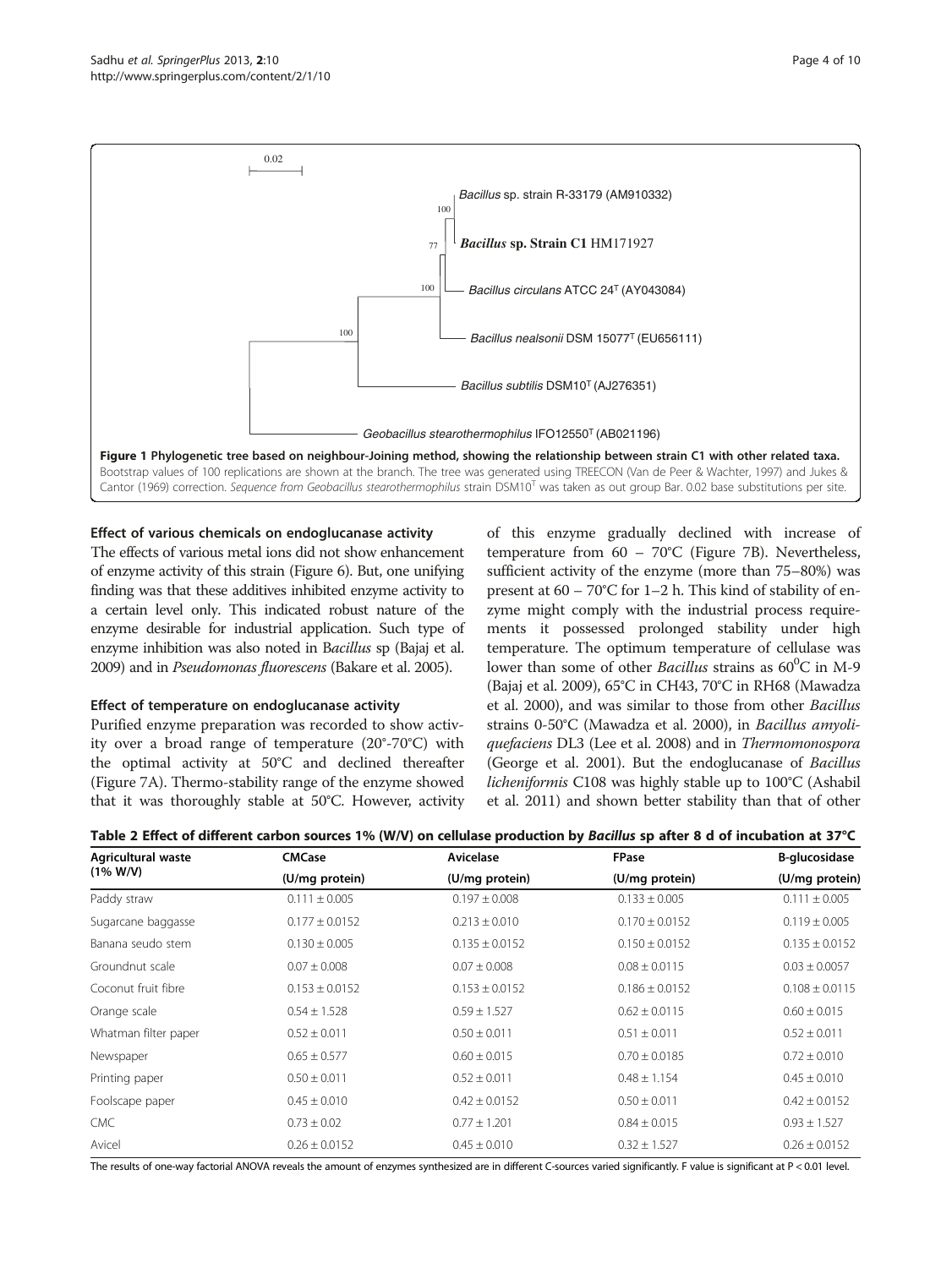<span id="page-4-0"></span>

Bacillus sp (Kim et al. [2005](#page-9-0)). The cellulase of Brevibacillus sp strain JXL had high thermotolerance by retaining more than 50% activity at 100°C after 1 hr (Liang et al. [2009](#page-9-0)) but alkalotolerant Nocardiopsis sp. KNU retaining 55–70% activity at  $80^0C$  in pH 5.0 (Saratale and Oh [2011\)](#page-9-0).

#### Effect of pH on endoglucanase activity

The enzyme hydrolyzed CMC in the pH range of 5.0- 9.0, and exhibited highest activity at pH 7.0 (Figure [7](#page-6-0)C). However, significantly high activity was also recorded on either side of this point which indicated that the enzyme has characteristically broad range of pH activity. The enzyme also had a broad range of pH  $(6.0 - 9.0)$  stability where it retained more than 80% activity for 1.0 hr, though maximum stability was found at pH 7.0 (Figure [7D](#page-6-0)). Similar optimum enzyme activity was also found at pH 7.0 in Pseudomonas fluorescence (Bakare et al. [2005\)](#page-8-0), Bacillus amyoliquefaciens DL3 (Lee et al. [2008](#page-9-0)). But lower optimum pH (5.0) for enzyme activity with broad ranges of pH stability was found in Thermomonospora (George et al. [2001\)](#page-8-0), and in Bacillus strain M-9 (Bajaj et al. [2009\)](#page-8-0). Cellulase of Bacillus licheniformis was found to be more stable under acidic condition (Bischoff et al. [2006](#page-8-0)), however, it was optimally active at alkaline pH in Bacillus sp. HSH-910 (Kim et al. [2005](#page-9-0)) and in Bacillus sphaericus JS1 (Singh et al. [2004\)](#page-9-0).

## Stability of endoglucanase in the presence of commercial detergents

The endoglucanase of this *Bacillus* sp was also stable in different commercial detergents. The enzyme showed maximum stability in the presence of Ariel, having residual activity of 72% after incubation at 50°C for 1 hr (Figure [8\)](#page-7-0). The enzyme had 65% and 57% residual activities in the presence of Surf Excel and Tide respectively under similar condition (Figure [8](#page-7-0)). Data are in accordance with the results of Thermonospora sp (George et al. [2001](#page-8-0)). The alkalophilic Bacillus strain producing alkaline cellulase with pH optima in the range of 8.5 – 9.5 having industrial application as laundry detergent additives (Shikata et al. [1990\)](#page-9-0). Although this Bacillus sp. was capable of growing in neutral pH but it remain stable in broad range of pH 6.0 -9.0 and in some detergents. Among the useful properties of the Bacillus cellulases per se are that many are active and stable over a wide range of pH and temperature (Lee et al. [2008](#page-9-0)).

## **Conclusions**

It may be concluded that the organism Bacillus sp. MTCC 10046 has the potential to produce thermostable endoglucanase with broad range of pH and temperature stability which could have potential applications for wide range of industries. Industrial processes are generally carried out at elevated temperatures; therefore enzymes with high temperature optima and their stability are desired for industrial applications (Viikari et al. [2007](#page-9-0)). However, further investigation is needed in depth on optimization of cost effective substrate for bulk production of enzymes and molecular basis of thermostability.

## **Methods**

## Isolation and screening of cellulolytic bacteria

The bacterial strains were isolated from cow dung by serial dilution on Omeliansky's agar medium (Omeliansky [1902](#page-9-0)) [g/L (W/V),  $(NH_4)_2SO_4$  1.0;  $K_2HPO_4$  1.0;  $MgSO_4$ .7 H2O 0.5; NaCl traces; carboxymethyl cellulose (CMC) 1%, pH 7.0]. Preliminary screening of cellulase producing isolates was carried out on CMC agar plates as mentioned by Teather and Wood (Teather and Wood [1982](#page-9-0)). Twenty bacterial isolates were selected out of which one (designated C1) with highest CMCase activity was finally selected. The strain C1 was identified as *Bacillus* sp. by full 16 S rDNA sequence homology and deposited to

Table 3 Summary of purification of endoglucanase from Bacillus sp MTCC 10046

| Sample                   | Volume<br>(m <sub>l</sub> ) | Total protein | Protein conc.<br>(mq/ml) | <b>Total Activity</b><br>(units) | Yield<br>(%) | Specific activity<br>(unit/ma) | <b>Purification</b><br>(fold) |
|--------------------------|-----------------------------|---------------|--------------------------|----------------------------------|--------------|--------------------------------|-------------------------------|
| Crude                    | 70                          | 14.2 mg       | 0.202                    | 13.6                             | 100          | 8.0                            |                               |
| 40-80% dialyzed fraction |                             | 1.48 ma       | 0.098                    | 68.37                            | 60.2         | 46.2                           | 5.8                           |
| DEAE column E5           |                             | $0.66$ mg     | 0.11                     | 44.9                             | 39.5         | 68.1                           | 8.5                           |

Unit = release of reducing sugar in  $\mu$ moles/ml/min.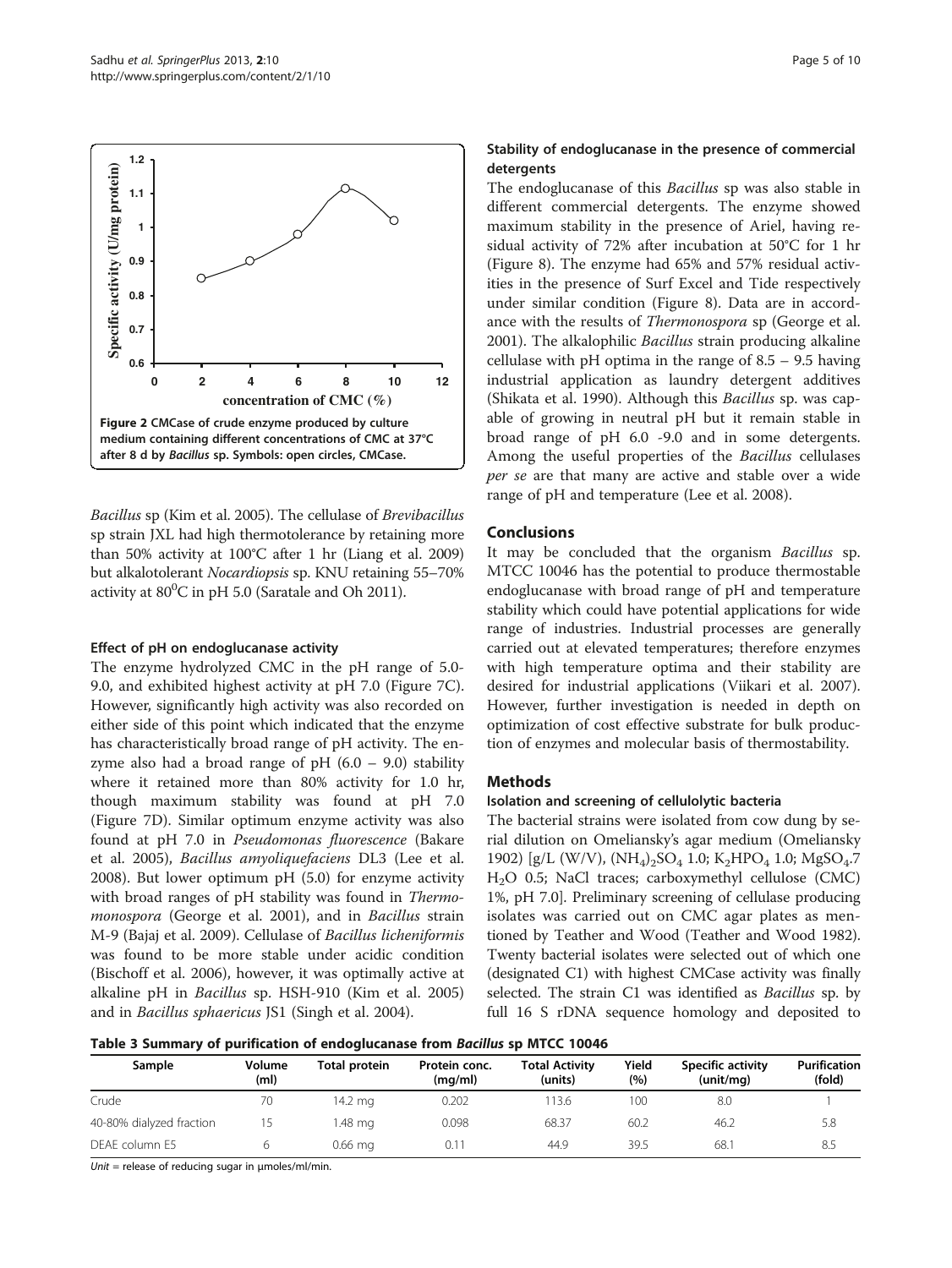<span id="page-5-0"></span>

Microbial Type Culture Collection Centre and Gene Bank with accession number MTCC 10046.

## DNA extraction and molecular phylogenetic analyses using 16S rRNA gene sequence

Genomic DNA was extracted according to Marmur (Johnson [1994](#page-8-0)). PCR amplification of the 16S rRNA gene was carried out using universal primers 8–27f and 1492r and amplified PCR product was purified and sequenced as described by Saha and Chakrabarti [\(2006](#page-9-0)). A continuous stretch of 1514-nucleotide long gene sequences of 16S rRNA gene was used to search for similar sequences from RDP database Release 10<http://rdp.cme.msu.edu/>) using various online tools (CLASSIFIER, SEQMATCH). After confirmation of generic affiliation, sequences from type

strains of different species were retrieved from GenBank. All these sequences were aligned by CLUSTAL\_X programme (Thompson et al. [1997\)](#page-9-0) and edited manually. Similarity values were determined after pair wise alignment by CLUSTAL\_X programme followed by manual calculation. A phylogenetic tree showing relationship between C1 and other reference strains was constructed by neighbor-joining (NJ) method with Jukes and Cantor correction using TREECON software as described by Saha and Chakrabarti ([2006](#page-9-0)).

## BIOLOG Method

Suspension of active bacterial culture (Grown on TSA at 25 C° for 72 hours) of defined density (as per manufacture's instruction) was inoculated into microtitre plate. An inoculum of 150 μl was dispensed into Biolog GN2 Microplates using a multichannel micropipette. The



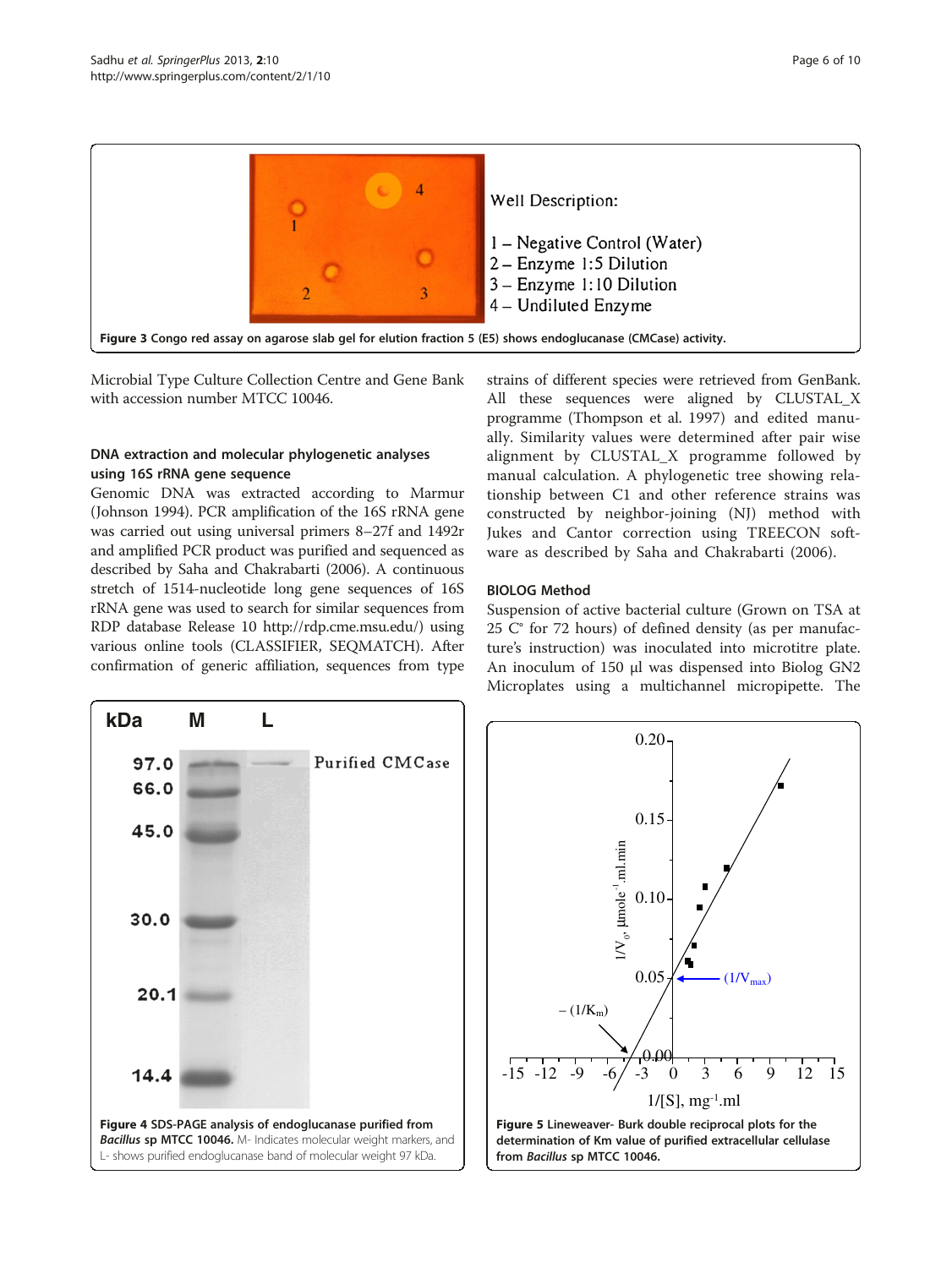<span id="page-6-0"></span>

oxidation of various carbon sources as indicated by reduction of tetrazolium violet dye that results in production of purple color was monitored and recorded by using a micro plate reader that is coupled to a computer. The later has software for comparison of various patterns of oxidation as per Biolog database.

## Preparation of agricultural and paper waste used as carbon source for CMCase production

The Banana agro waste (pseudo stem, leaves, etc.) used for saccharification were freshly collected. The waste was washed thoroughly with water and air dried. It was ground to powder using electric grinder and sieved. Orange fruit



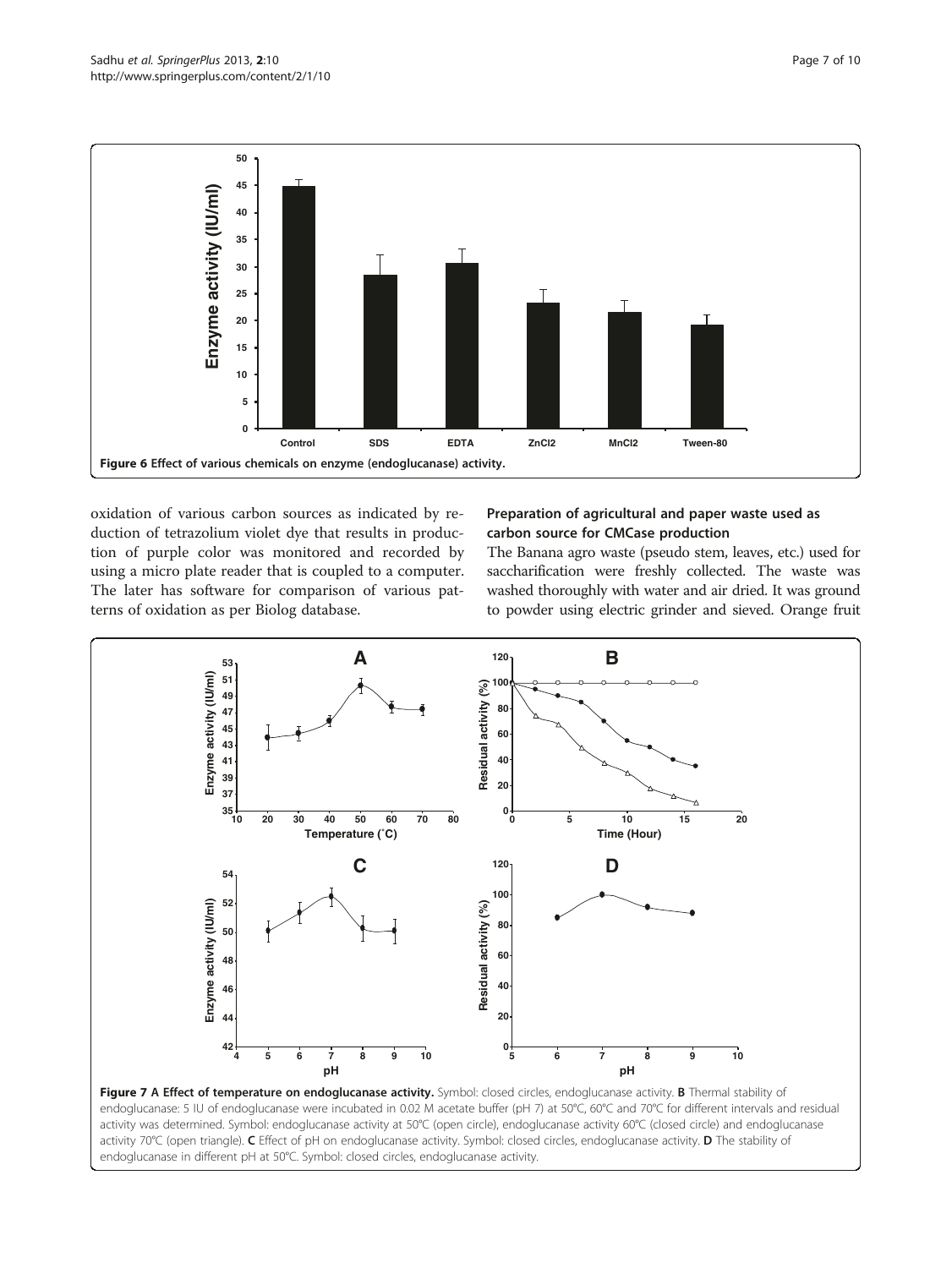<span id="page-7-0"></span>

was washed thoroughly with water, peeled and sliced. The juice was removed with the aid of a squeezer and the pulp separated from the pericarp (albedo) and the three materials were sun-dried separately. They were later oven-dried at 70°C, still being handle separately and then pounded using a mortar and pestle. All waste substrates then ground using a blender. Raw rice straw (RS) was obtained from local farmers. It was cut to 1–2 cm length and washed thoroughly with tap water until the washings were clean and colorless and then dried in a oven at 65°C to constant weight. Oven dried RS was then ground with electric grinder and was used in the experiments. Sugarcane baggasse also prepared in the same method. Papers were cut to  $1 \times 6$  cm length and were used in the experiment.

#### Optimum concentration of CMC

We find that among different carbon sources CMC was the best carbon source. So, to find out the suitable concentration of CMC, different concentrations of CMC was tested.

## Enzyme separation

The isolate C1 was inoculated in 100 ml of Omeliansky medium (with 8% CMC as carbon source) and was grown at 50°C for 7 days. Cell separation was made by centrifugation of fermented broth at  $10,000 \times g$  for 20 min and the cell free broth used as crude enzyme.

## Partial purification of endoglucanase

Crude enzyme preparation was obtained after cultivation of the bacteria under submerged fermentation in shake flask condition. After centrifugation of the fermented broth the supernatant was subjected to ammonium

sulphate precipitation with continuous stirring at 4°C. The supernatant was precipitated with ammonium sulphate at 40-80% saturation for two hours with gentle stirring. The precipitated proteins were recovered by centrifugation at 8000 rpm for 20 min and were dialyzed against 0.02 M sodium acetate buffer (pH 5.2) for 24 h. The dialyzed solution was then applied to DEAE-Sepharose column.

## DEAE-Sepharose chromatography

The semi-purified enzyme solution was subjected to DEAE-Sepharose column. The 35 ml of the enzyme solution was applied to DEAE-Sepharose (Sigma-aldrich.) column which was previously equilibrated with 0.02 M Acetate buffer (pH 5.2). The entire purification was carried out at 4°C. The column was first washed with equilibration buffer, and then bound proteins were eluted using linear gradient of 0.05 -1.0 M NaCl (in acetate buffer) at a flow rate of 1 ml/minute. The elute fractions (3.0 ml) was by an automatic fraction collector and monitored for enzyme activity as well as for protein concentration at 280 nm. After step-wise eluted each fraction from DEAE-Sepharose column, the total activity and specific activity of endoglucanase was assayed by DNS method, the fraction showing high activity were pooled and used for SDS-PAGE analysis.

## SDS-PAGE and determination of molecular weight of endoglucanase

The active eluted fraction  $(E5 = 5<sup>th</sup>$  eluted fraction) collected from DEAE-Sepharose chromatography was used for analysis by SDS-PAGE (Robyt and White [1990](#page-9-0)). Resolving gel consisted of 12% polyacrylamide in Tris–HCl (1.5 M, pH 8.8), while stacking gel consisted of 4.5% polyacrylamide in Tris–HCl (0.5 M, pH 6.8). Agarose slab gel method was used for congo red assay. An agarose slab gel (0.5% W/V) was prepared containing 0.2% (W/V) CMC as substrate for the enzyme assay. Four slots were punched using a gel puncher and the different dilutions (1:5, 1:10 and undiluted) of fractions E5 and negative control were loaded in it. The slab was placed overnight in a moist chamber at room temperature for diffusion, followed by flooding with 0.5% aqueous congo red solution and de-staining of slab with 2 M NaCl solution and recorded as photo image for further confirmation.

## Determination of protein concentration

Concentration of protein was determined following the method of Lowry et al. [\(1951](#page-9-0)) using BSA as standard and the protein in column elute fraction was also monitored by spectrophotometrically at 280 nm.

## Assay of endoglucanase activity

The activity of cellulase was assayed by incubating 1 ml of reaction mixture consisting of 0.5 ml of 1% CMC in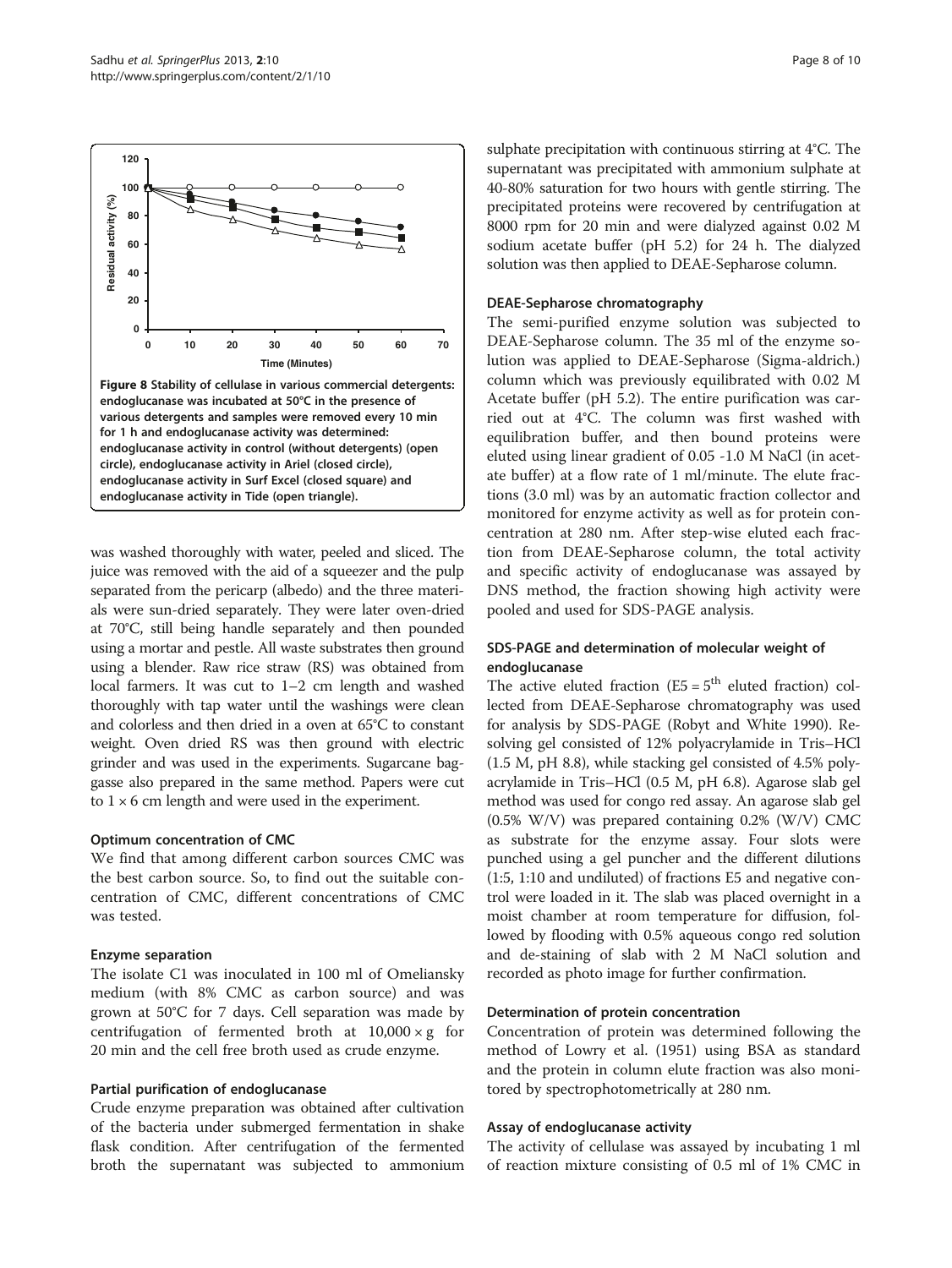<span id="page-8-0"></span>0.02 M Sodium acetate buffer, pH 5.2 and 0.5 ml of suitably diluted enzyme solution incubated at 40°C for 1 hr. Enzyme and reagent blanks were incubated maintaining the same condition simultaneously. The amount of reducing sugar released was determined by dinitrosalicylic acid (DNS) method (Miller [1959\)](#page-9-0). One International Unit (IU) of enzyme activity for endoglucanase was defined as the amount of enzyme releasing 1 μmol of reducing sugar from CMC per minute. The specific activity determined as the number of units of enzyme activity per milligram of enzyme protein.

## Determination of Km value

The Michaelis-Menten constant (Km) of purified extracellular cellulase of strain C1 was determined by varying the concentration of CMC in 0.02 M acetate buffer, pH 5.2. The kinetic parameters were determined from Lineweaver Burk double reciprocal plot (Lineweaver and Burk [1934\)](#page-9-0). The initial velocity measured by quantitatively measuring the amount of one of the product at various time intervals (Robyt and White [1990\)](#page-9-0).

#### Effect of various chemicals on endoglucanase activity

Enzyme activity measured in the presence of detergents (SDS, Tween-80), metal ions ( $MnCl<sub>2</sub>$ ,  $ZnCl<sub>2</sub>$ ) and EDTA at a concentration of 10 mM.

## Effect of temperature on endoglucanase activity

Enzyme activity was measured by treating the enzyme mixture at various temperatures, ranging from 20 to 70°C.

## Effect of pH on endoglucanase activity

The activity was measured at various pH (5.0-9.0), maintained using different buffering system.

#### Effect of pH and temperature on stability of the enzyme

The effect of pH on stability of the enzyme was determined by incubating 5 IU of enzyme for 1 h. at 50°C, in a buffer of desired pH before addition to the reaction mixture; similarly the effect of temperature was determined by treating the enzyme at varying temperatures before addition to the reaction mixture.

#### Stability of endoglucanase in commercial detergents

The stability of endoglucanase in the presence of the commercial detergents such as Ariel, Surf Excel and Tide was investigated by incubating the enzyme in the presence of the detergent (7 mg/ml) at 50°C. Aliquots of enzymes were removed at intervals of 10 min. and the residual activity of the enzyme was determined using standard assay conditions.

#### Statistical analysis

All the data generated in the study are the mean  $\pm$  SEM of 3 replicates. All data were subjected to student's t- test analysis with significance level of P < 0.01 using SPSS software package.

#### Competing interests

The authors declare that they have no competing interests.

#### Authors' contributions

TKM and SKS have contributed to the experimental conception and design, to the acquisition of data, to the analysis and interpretation of data. They have also been involved in drafting and revising the manuscript. SS has performed most of the experiments including isolation of strain, screening of strain, purification and characterization of endoglucanase etc. SM has contributed to all related works for isolation of genomic DNA, amplify and sequence the 16 S rDNA. He also did the biolog experiment for characterization and identification of the strain. PS has contributed to the experiment related to the preparation of phylogenetic tree by using software. He also involved in drafting the manuscript and interpretation of phylogenetic tree. All authors read and approved the final manuscript.

#### Acknowledgement

Financial support for the first author provided by University Grant Commission through Burdwan University is gratefully acknowledged.

#### Author details

<sup>1</sup>Microbiology Laboratory, Department of Botany, Burdwan University Burdwan 713104WB, India. <sup>2</sup>Department of Microbiology, Burdwan University, Burdwan 713104WB, India. <sup>3</sup>Department of Botany, Siksha Bhavana, Visva-Bharati, Santiniketan 731235WB, India. <sup>4</sup>Microbial type culture collection (MTCC), Institute of Microbial Technology (IMTECH), Sector 39-A, Chandigarh 160036, India.

#### Received: 17 October 2012 Accepted: 3 January 2013 Published: 12 January 2013

#### References

- Acharya S, Chaudhury A (2011) Effect of nutritional and environmental factors on cellulase activity by thermophillic bacteria isolated from hot spring. J Sci Ind Res 70:142–148
- Ashabil A, Lutfiye K, Burhan A (2011) Alkaline thermostable and halophilic endoglucanase from Bacillus licheniformis C108. Afr J Biotechnol 10:789–796
- Bajaj BK, Pangotra H, Wani AM, Sharma P, Sharma A (2009) Partial purification and characterization of a highly thermostable and pH stable endoglucanase from a newly isolated Bacillus strain M-9. Indian J Chem Technol 16:382–387
- Bakare MK, Adewale IO, Ajayi A, Shonukan OO (2005) Purufication and characterization of cellulase from the wild-type and two improved mutants of Pseudomonas fluorescens. Afri J Biotechnol 4:898–904
- Bischoff KM, Rooney AP, Li XL, Liu S, Hughes SR (2006) Purification and characterization of a family 5 endoglucanase from a moderately thermophilic strain of Bacillus licheniformis. Biotechnol Lett 28:1761–1765
- Costa RB, Silva MVA, Freitas FC, Leitao VSF, Lacerda PSB, Ferrara MA, Bon EPS (2008) Mercado e Perspectivas de Uso de Enzimas Industriais e Especiais no Brasil. In: Bon EPS, Ferrara MA, Corvo ML, Vermelho AB, Paiva CLA, Alencastro RB, Coelho RRR (eds) Enzimas em Biotecnologia, Producao, Aplicac oes e Mercados, 1st edn. Rio de Janeiro, Intercie^ncia, pp 463–488
- Chen PJ, Wei TC, Chang YT, Lin LP (2004) Purification and characterization of carboxymethyl cellulase from Sinorhizobium fredii. Bot Bull Acad Sin 45:111–118
- Ekperigin MM (2007) Preliminary studies of cellulase production by Acinetobacter anitratus and Branhamella sp. African J Biotechnol 6:28–33
- George PS, Ahmad A, Rao MB (2001) Studies on carboxymethyl cellulase produced by an alkalothermophilic actinomycete. Bioresource Technol 77:171–175
- Hahn-Hägerdal B, Galbe M, Gorwa-Grauslund MF, Lidén G, Zacchi G (2006) Bioethanol- the fuel of tomorrow from the residues of today. Trends Biotechnol 24:549–556
- Johnson JL (1994) Similarity analysis of DNAs. In: Gerhard PE, Murray RG, Wood WA, Krieg NR (eds) Methods for General and Molecular